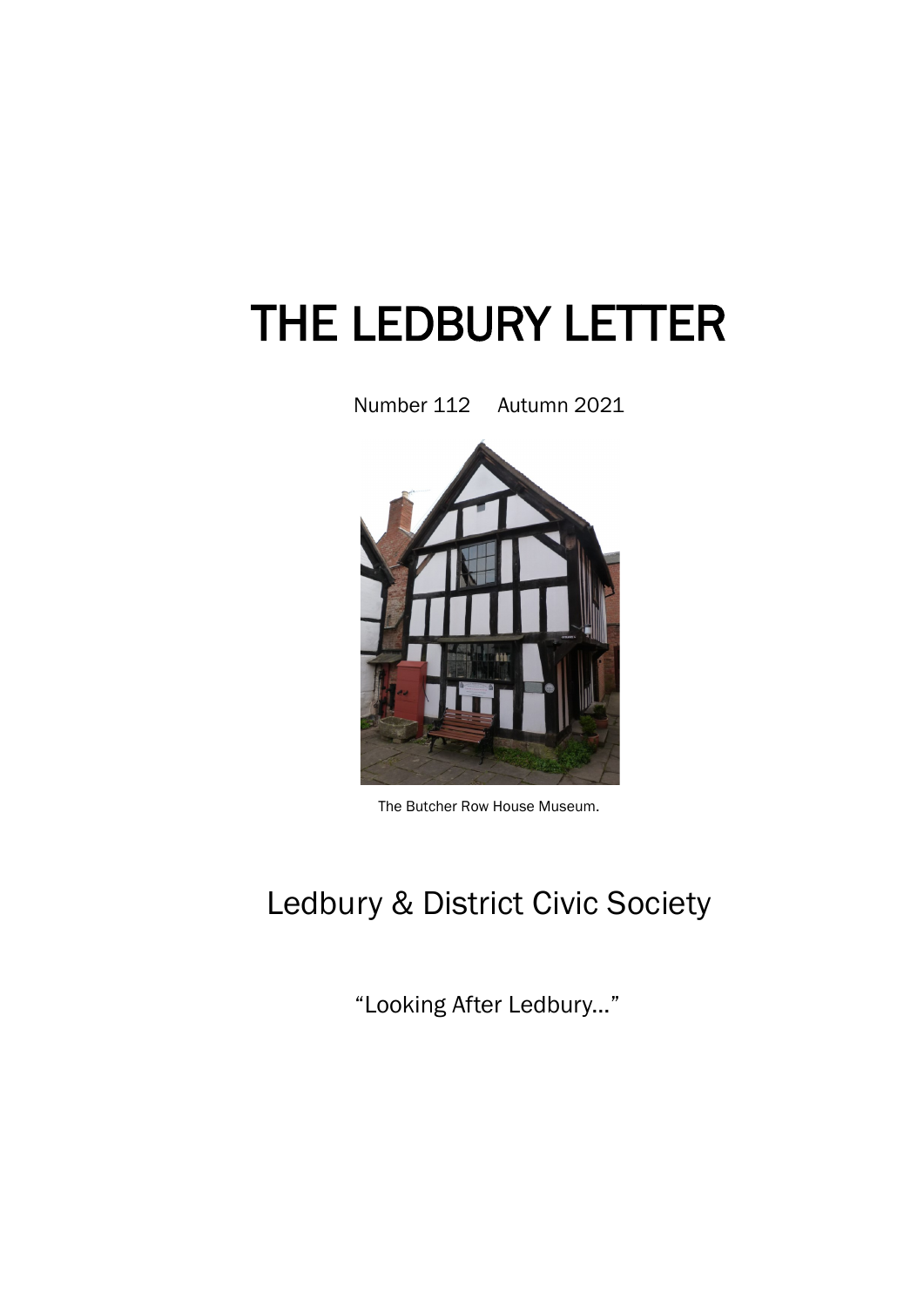

Butcher Row House Folk Museum

LEDBURY & DISTRICT CIVIC SOCIETY Burgage Hall Church Lane Ledbury HEREFORDSHIRE HR8 1DW

### Objectives of the Society…

To stimulate public interest; promote high standards of planning and architecture; and secure the preservation, protection and improvement of features of historic, natural and public interest in Ledbury and the surrounding district.

### In this edition..

| Chairman's Report               |    |
|---------------------------------|----|
| <b>Butcher Row House Museum</b> | 5  |
| <b>Planning Report</b>          | 5  |
| <b>Burgage Hall</b>             | 7  |
| <b>Our Future</b>               | 8  |
| Contacts                        | 10 |
| Programme of Talks              | 11 |
| Speakers' Programme             | 12 |

### Editors... **Editors...** Technical Editor...

Mary Winfield and Mary Every Graham Every

The Ledbury and District Society Trust Ltd www.ledburycivicsociety.org

Company No: 1340233 Registered Charity No: 507391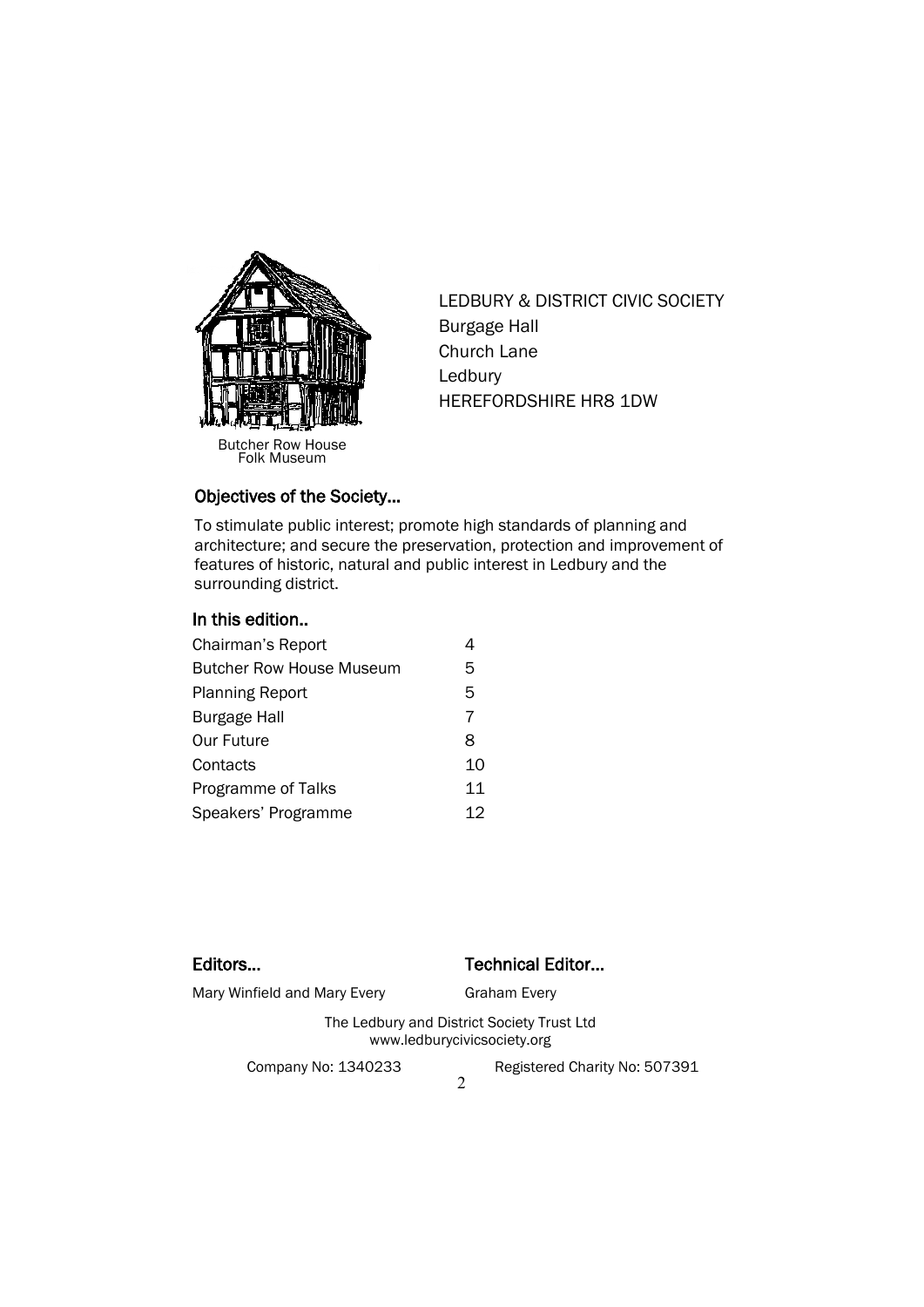### DIRECTORS AND OFFICERS OF THE SOCIETY 2021 / 22

| President                           | Veslemøy Lunt      |                  |
|-------------------------------------|--------------------|------------------|
| Chairman & Planning                 | Andy Tector        |                  |
| Vice Chairman<br><b>CPRE</b>        | Nicola Forde       | 07531<br>542 236 |
| Treasurer & Membership<br>Secretary | Graham Every       | 631 174          |
| Speakers & Education Link           | Mary Winfield      | 632 247          |
| Booking Secretary & Burgage<br>Hall | <b>Kay Stevens</b> | 07977<br>781826  |
| <b>Butcher Row Volunteer Rota</b>   | Prue Yorke         | 633 655          |
| <b>Town Council Liaison</b>         | Nick Morris        | 631388           |
| Liaison                             | Nina Shields       |                  |
| Social Media                        | Caroline Green     |                  |
| Legal                               | Mark Lister        |                  |
|                                     |                    |                  |

### CO-OPTED DIRECTORS

| Secretary | <b>Christine Tustin</b> | 634 934 |
|-----------|-------------------------|---------|
|           |                         |         |

Notice is hereby given that membership records of the Ledbury & District Trust are held on a database system. Those requiring access to the data held concerning themselves should contact the Membership Secretary. These are for administration purposes only, and an individual's details can be removed on receipt of a written request.

Copy deadline for the next Ledbury Letter: Friday, 11<sup>th</sup> February 2022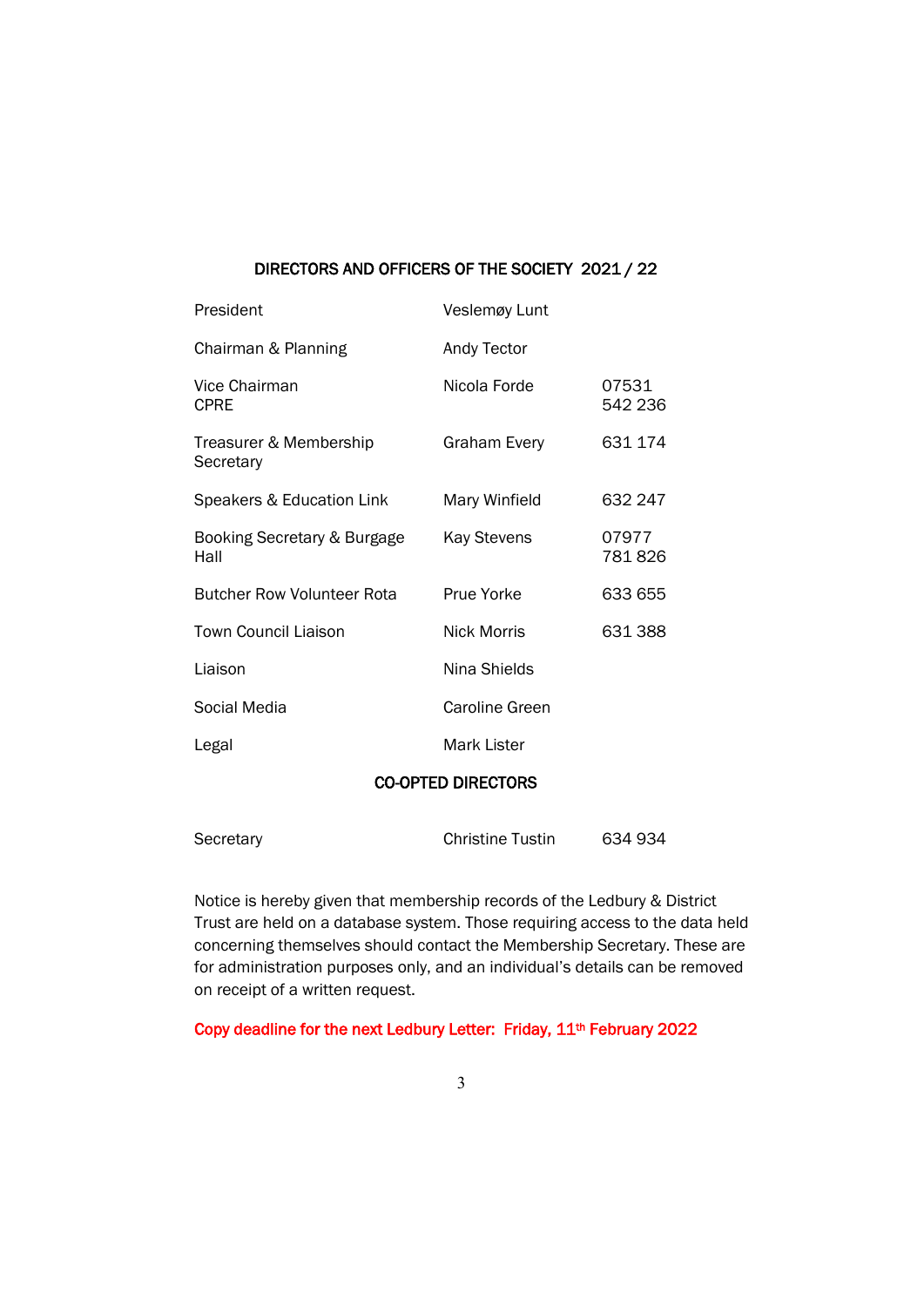### Chairman's Report... **Chairman's Report...** Andy Tector

As restrictions due to the pandemic begin to ease I am pleased to let you know that the Butcher Row House Museum reopened at the beginning of August. It is with a huge degree of gratitude I would like to thank the volunteers for all the hard work they have undertaken to get ready to reopen. I understand the first few days following the reopening were really busy. On a less positive note the Museum's opening hours have been restricted because of a shortage of volunteers. If you have the odd hour during the week that you can spare, I know the Museum working group would be delighted to explain what volunteers do in sharing some of the history of our beautiful town and surrounding villages with visitors and residents alike.

I am also delighted to say that our regular season of monthly talks is due to restart in October and the new programme is detailed elsewhere in the newsletter. Please come along and feel free to bring non-members who are always more than welcome (subject to a small entry fee!).

On a continuing theme, the Board of the Civic Society are constantly seeking volunteers to serve on the Board. This is likely to become more critical in the forthcoming year as Graham Every, our Treasurer and Membership Secretary, has indicated that he will stand down from these roles. Graham and his wife Mary have been kingpins of the Society for many years and Graham's departure from the Board will leave a huge gap to fill. Once again if you feel you could contribute to the running of the Society as a Board Member I would be more than happy to discuss with you what sort of commitment this might involve.

Finally, the Board are currently developing a Business Plan, which we will, of course, share with the Members in due course. We hope that it will provide more clarity about the role and purpose of the Society within our community.

If you do wish to take on a volunteering role, please do not hesitate to contact me or any of the Board Members – my contact details are also in this newsletter.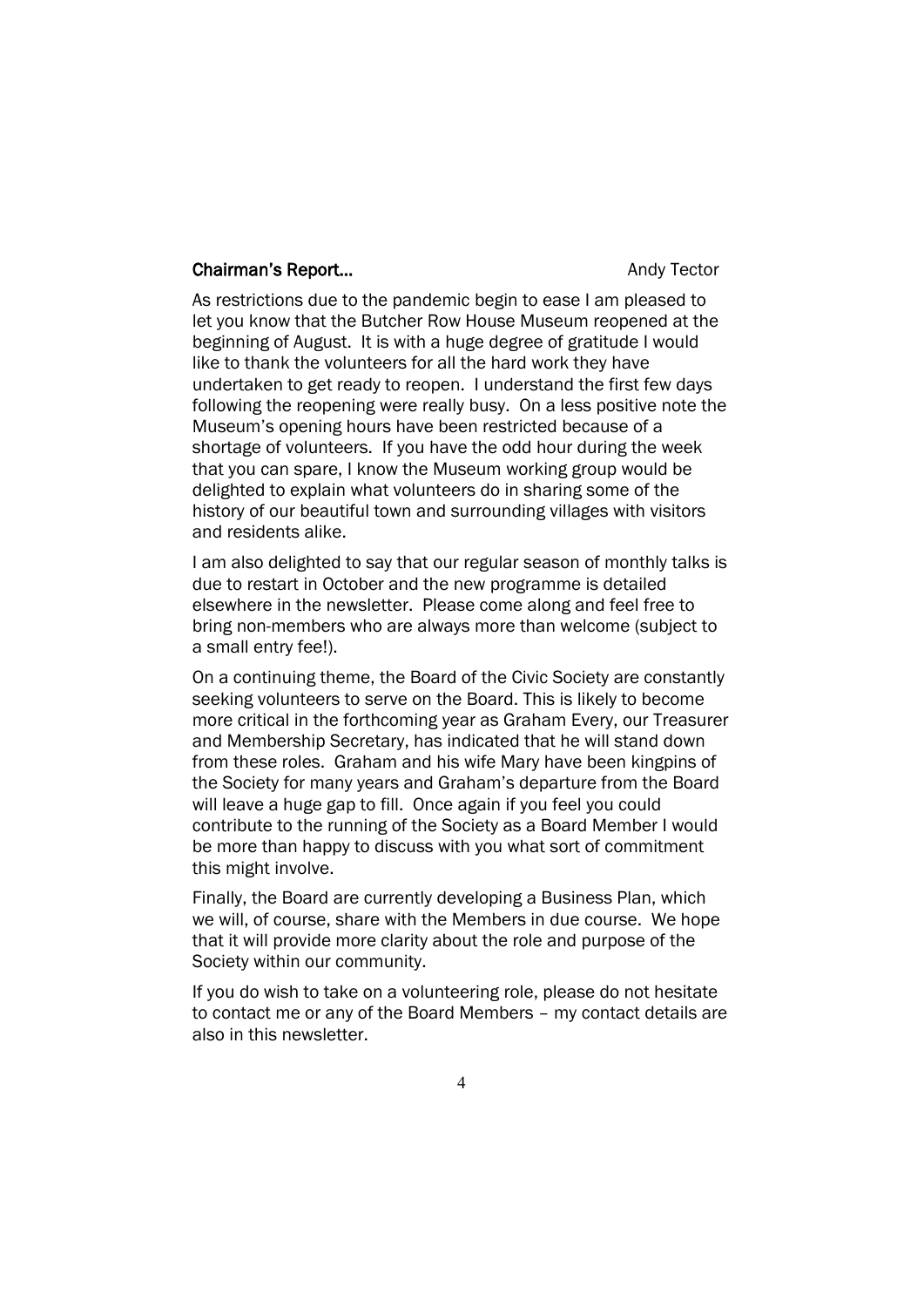### Butcher Row House Museum... Ken Chapman & Prue Yorke

We trust all our volunteers are keeping well as we hopefully approach the latter stages of the pandemic and look forward to normality next year.

Given that social distancing was only relaxed in July, the Committee decided to man the Museum themselves (with the help of a few others), to gauge likely visitor numbers. In August, we opened three days per week, four hours per day and the response has been excellent. Visitors have numbered around 70 per day with both sales & donations exceeding the average. The public are keen to get out and about, and are feeling generous!

For the rest of the season, we will continue to open for three days per week on Tuesdays, Fridays and Saturdays, manned by a rota of twelve or so volunteers, including the Committee members. We are very grateful to these volunteers for their help.

For 2022 we know that we will lose about 11 volunteers, a quarter of our total, and this will certainly prevent us from opening full-time. This, in turn, means that some visitors to Ledbury will go home disappointed and, for a popular tourist destination, this is not at all good.

So, if you know or can persuade anyone who might be interested in volunteering for two hours a fortnight, do put them in touch with us. Our respective numbers are 632988 and 633655.

### Planning... Nicola Forde

Once planning applications are approved it is not the end of the story. Large applications are often only approved in principle and in terms of access, with approval of other details, known as reserved matters, being deferred until more detail is received. For example the development at the Viaduct Site has a number of reserved matters (see application number P212830/XA20). This submission meets conditions 9 and 18 of the planning permission and covers the need for a Biodiversity Plan/ Strategy. Herefordshire Council is not accepting comments on the submission as a reserved matters submission, is not in legal terms, a planning application and there is no legal requirement for neighbours to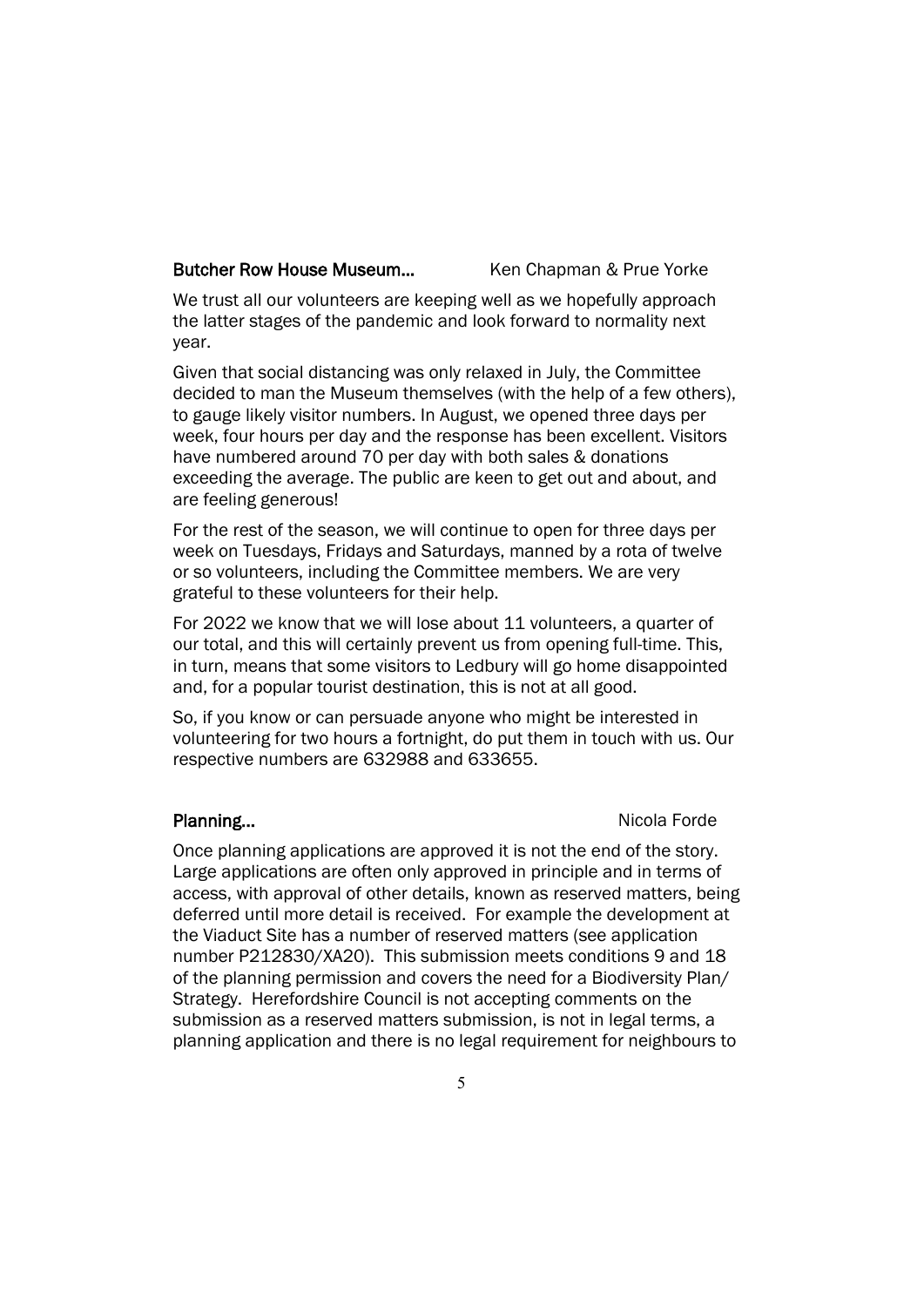be consulted on the application. So this strategy/plan is for information as far as the public is concerned and it is useful for those who are interested in the development to keep a track of what is being proposed.

The Hawk Rise development (Barratt Homes off Leadon Way P212375/F) is subject to a new application which seeks to alter the masterplan, putting 44 homes to the east of the site where green space was formerly proposed. The western area closest to the Ornua Cheese Factory, (phase II of the development which has been subject to a number of applications which were refused due to noise from the factory), is now proposed as a multi-use green space including a community orchard, picnic area and micro-allotments, plus five new homes. Of these houses 20 will be affordable (various tenures) and 29 will be open market. The closing date for comments was 26th August however the determination date (when the Council hopes to make the final decision) is 13th October – it is possible (and often worthwhile) to comment on an application after the closing date and before the determination date although the local authority does not have to take such late comments into account.

Bovis (now called Vistry) (app no P212243/0 for 140 homes off Leadon Way) has applied to move the proposed roundabout on Leadon Way which will provide the entry point to the site. The original proposal was that it should be opposite Jubilee Close, the new proposal is to move it further to the south. The previous location supported an easy route for residents of the new development into town via Jubilee Close. The new location makes it even less likely that residents will walk or cycle to town as the route is convoluted and involves a walk/cycle along the busy and noisy by-pass. Commenting on this planning application through the Herefordshire Council website is now closed. Representations may however be submitted directly to the case officer if the application has not yet been determined – the current determination date is 2nd September but this may change, it often does.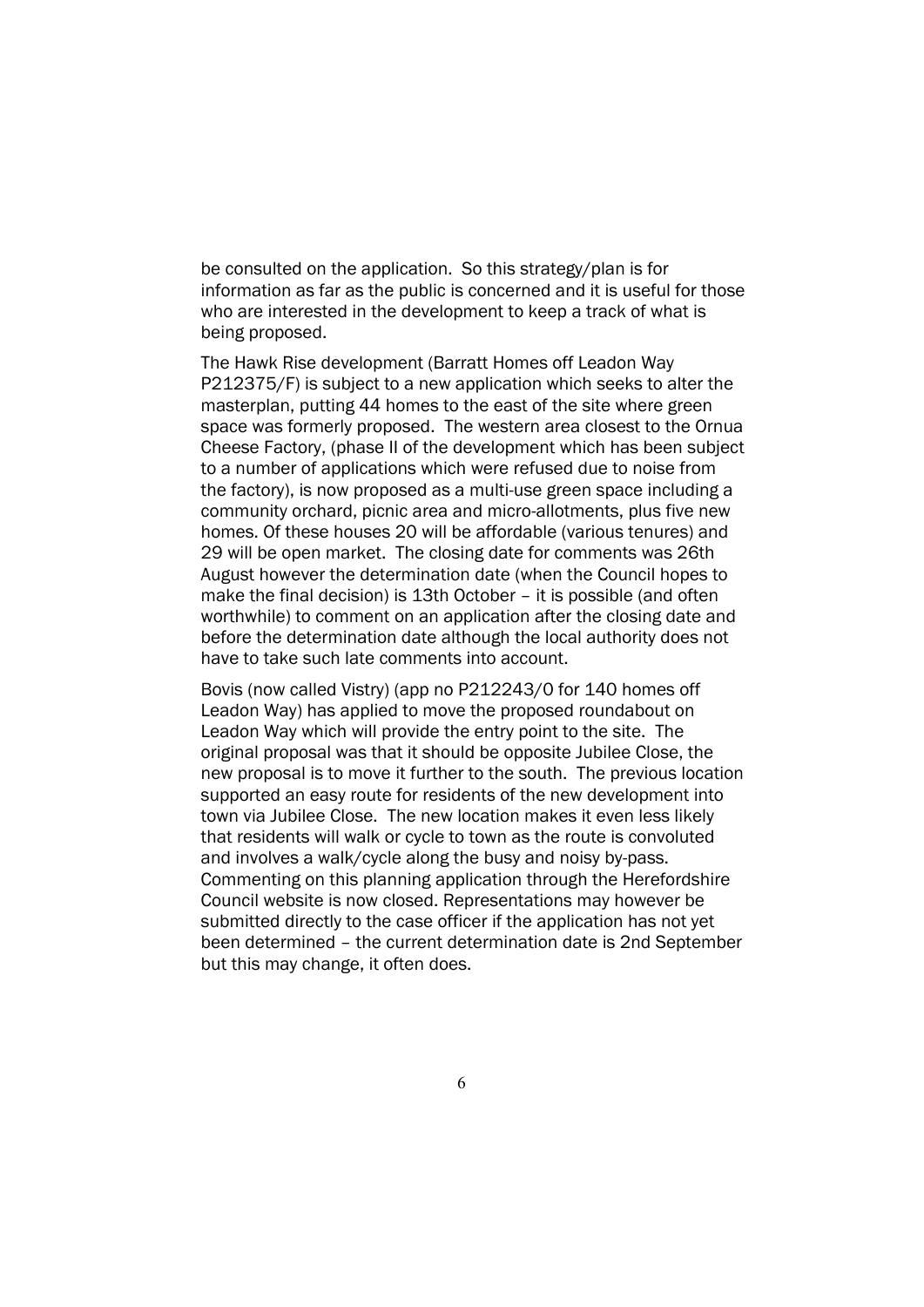### Planning applications can be viewed online at https:// www.herefordshire.gov.uk/info/200142/planning\_services/ planning\_application\_search

The first consultation on revisions to Ledbury's Neighbourhood Plan has now closed, results are being analysed and the draft plan is being prepared for the next consultation called the 'Regulation 14 consultation'. This will take place either before or immediately after Christmas – avoiding the school holidays.

### Burgage Hall... **Burgage Hall Kay Stevens**

It has, inevitably, been another quiet few months for the Burgage Hall. It has remained open as a covid secure venue and great credit should go to the groups who were able to adapt their procedures and continue to operate, in particular the Ledbury Country Market which kept going and supported the Community every Friday throughout this long period and the Repair Café, which has had all offered repair slots completely booked. A few activity based classes have also kept going as permitted, and Matt's Martial Arts Class on a Tuesday evening has provided a health and sanity lifeline for may local youngsters.

However, queries about bookings are starting to come thick and fast ! After a year of living like hermits, it seems that folks are looking forward to meeting in a physical rather than a virtual space....so we are delighted that Probus will be starting back soon and some of the U3A classes are keen to get going again, plus some newcomers such as the Ledbury History Society. Please do pass the word to anyone who might be looking for a venue.

And, to finish on another high note..... the Hall is getting some new chairs, which will, I am assured, be both light and comfortable. So, to those of you who enjoyed a good physical workout lugging the old chairs round the room, apologies...but everyone else can look forward to sitting comfortably whilst enjoying all the talks and activities that the Hall will host over the coming year.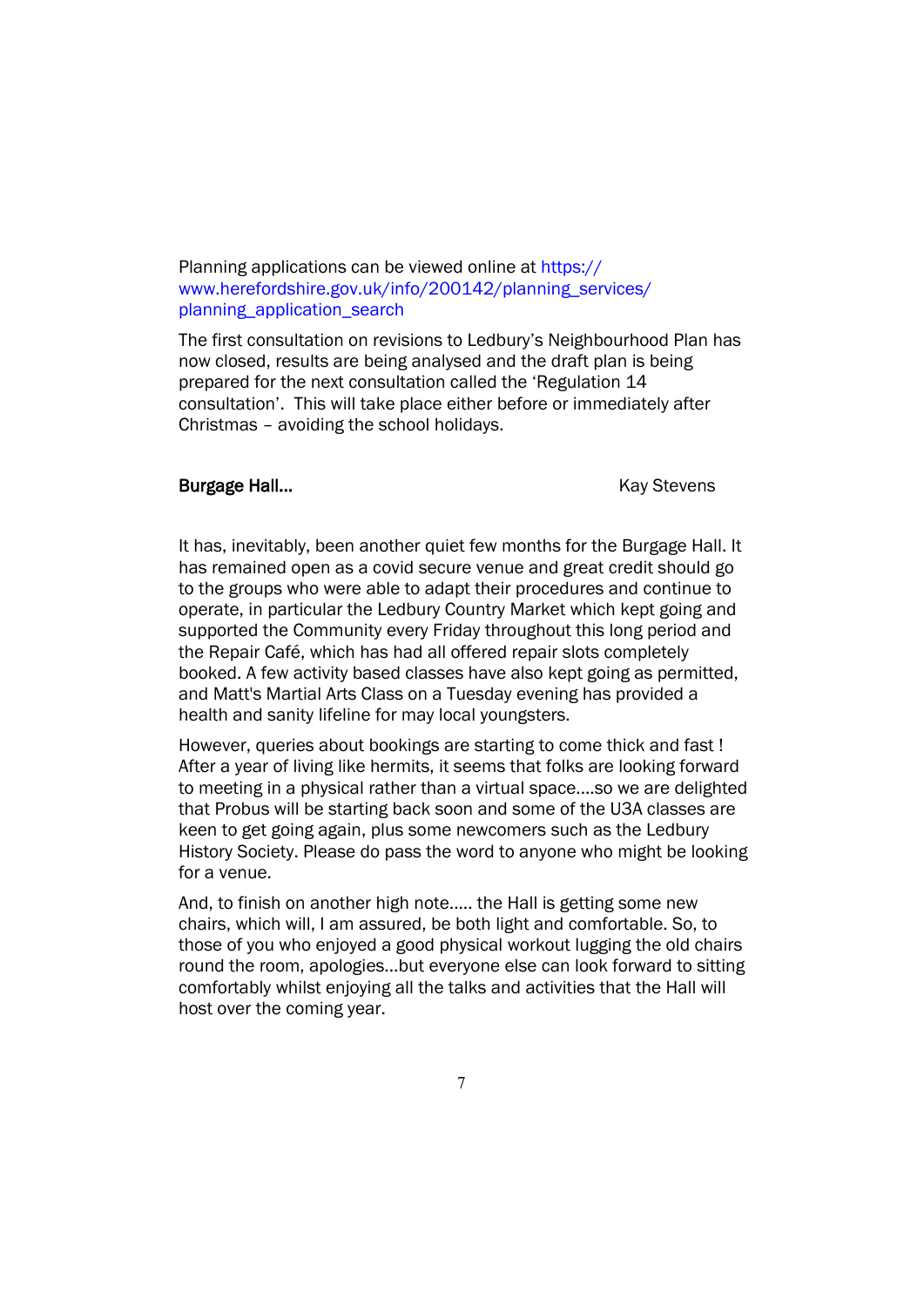### **Our Future... Mary Every** Mary Every

It appears that after eighteen months of lockdown we are able to start thinking about getting our lives back to some sort of normality. The virus will still be about and the risks are probably increasing, but the tremendous work done by scientists to develop vaccines and also to find better ways of dealing with the illness has made us a little less likely to suffer severely should we get it.

Many things have happened in Ledbury recently. The bells at the parish church have been returned and re-hung and with the ending of social distancing we look forward to hear them pealing out over our town. They will be blessed by the Bishop of Hereford in due course. New shops have opened in the high street and, of course, lots of people have moved house, either coming from away, or relocating within town.

Many people decide to live in Ledbury because of its friendly atmosphere, its individual shops and its well-cared for appearance. But these things only happen because of the involvement of individuals to volunteer. Elsewhere, in the Ledbury Focus, you will find a double page spread of voluntary organizations, from Cubs and Scouts to U3A, Ledbury in Bloom, Ledbury Civic Society and many in between. They all need help in the running, as well as people to join them. Ledbury and District Civic Society is facing being without a treasurer from next April. You cannot sit back and expect the town to continue as it is while you do nothing. The atmosphere will die, the young people will become uninterested and the older people will sit in their homes waiting for the grim reaper. When we moved here 20 years ago from Swindon, we joined the Civic Society, the Market Theatre and Ledbury Country Market and I worked for Ledbury in Bloom for several years. We made more friends in the first 6 months of living here than we had in 30 years in Swindon. Telling that to our previous neighbours didn't go down well! I know that many of you have already helped the various organizations, so now you need to encourage younger people to join in.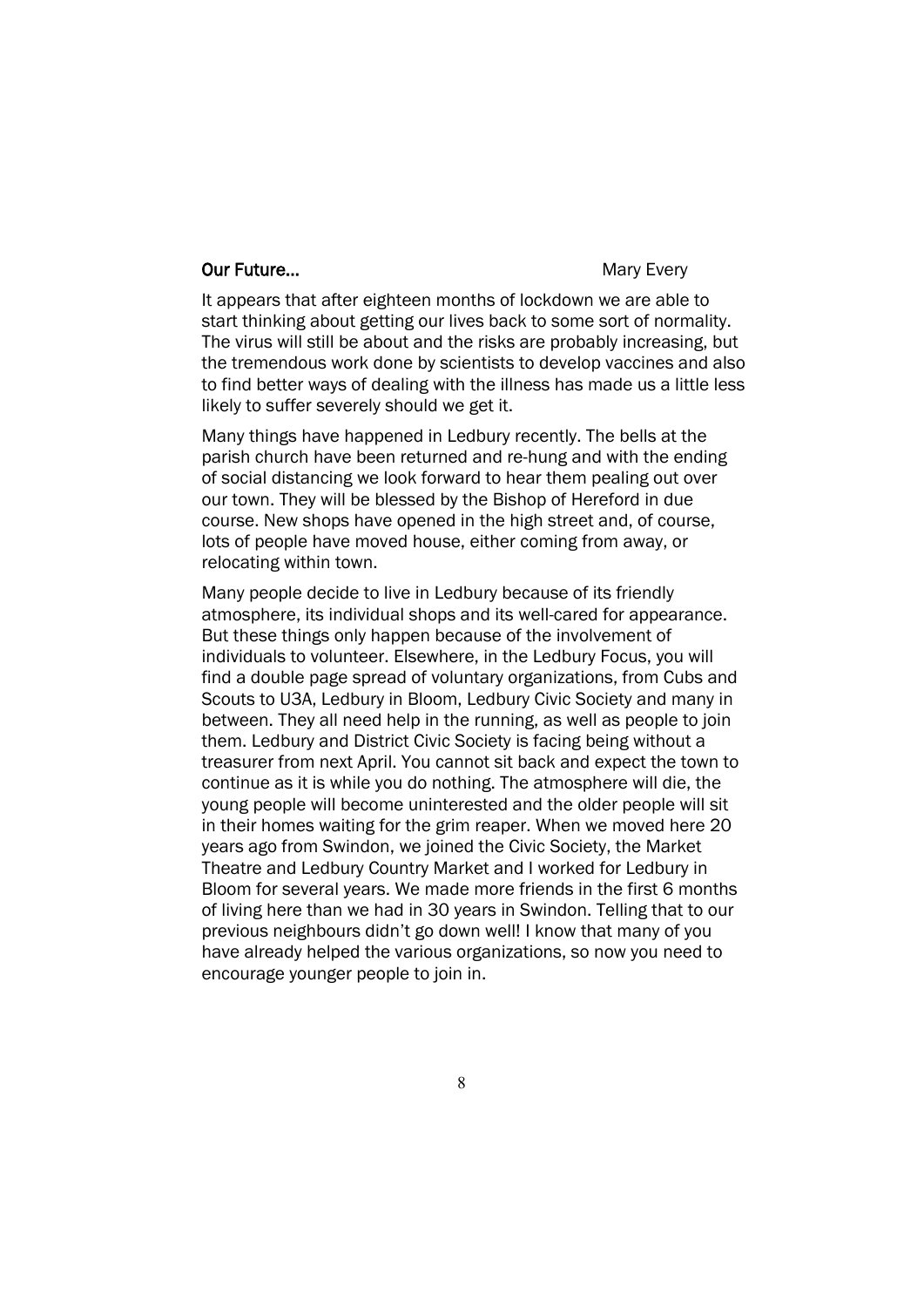So now the boxes are all unpacked get involved. It's a wonderful way of making friends, as well as helping the community, that you have chosen to live in, survive. If you expect everything to be handed you on a plate, then forget it. YOU have to go out and join in. Don't let us hear 'I didn't move here to volunteer'. That just doesn't work here. Once the town loses its vibrancy you will turn to one another and wonder why you moved here.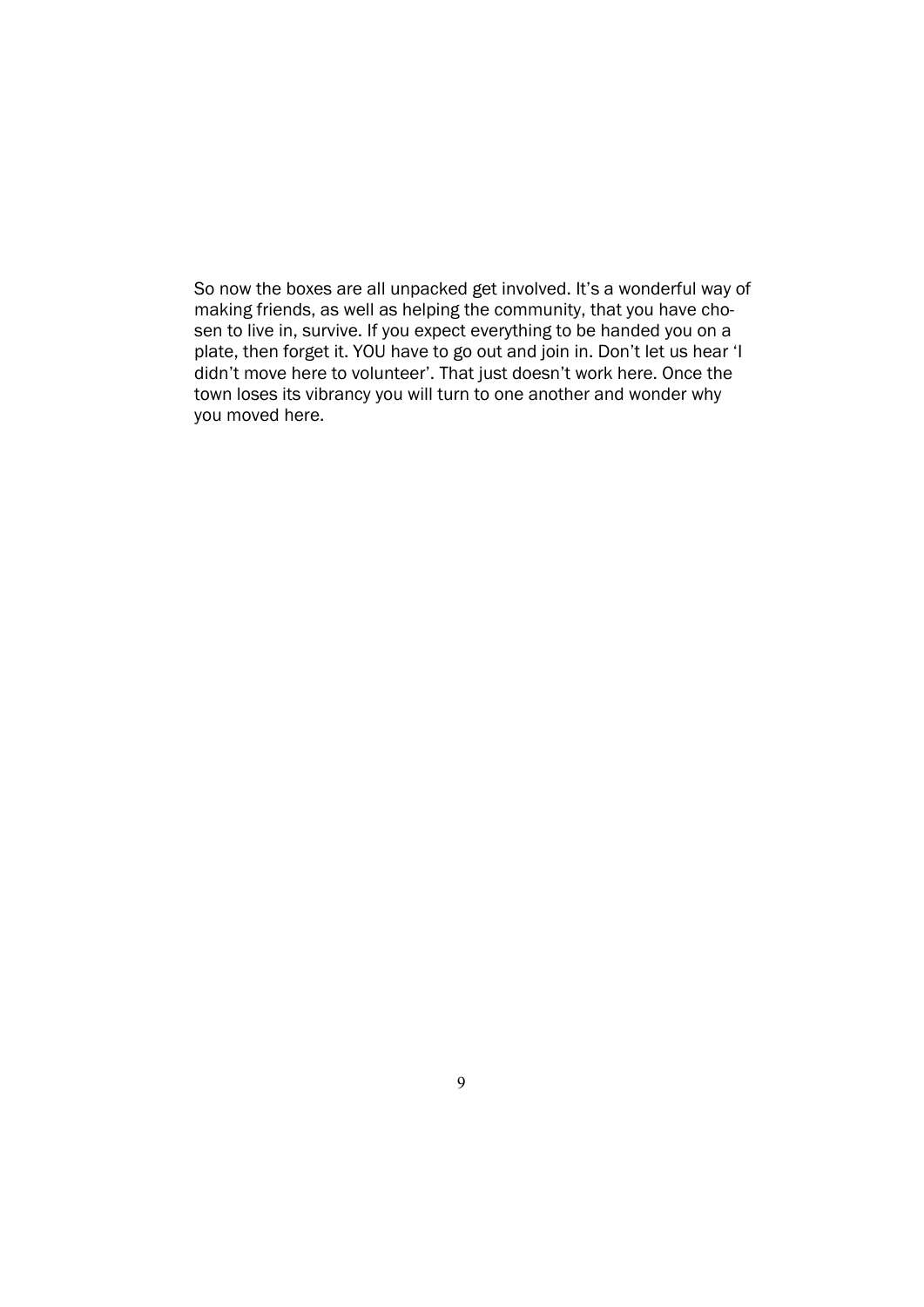### Talks…

The Society is very pleased to announce that it is resuming its programme of monthly talks for 2021-2022.

The first in the series is :

Friday 29 October 2021 7.30 p.m. The Burgage Hall

Malcolm Penney, 'The history of Brockhampton Court'

COVID is not over yet, so we have made special arrangements as a precautionary measure, given that the Hall is not well ventilated unless we leave the doors open (that will be popular in January!). Seating will be socially distanced, but there will be groups of four for family/friend groups.

As a result, the Hall will not be able to accommodate more than 60 people – so unless you are in the first 60, we will be unable to let you in. We are also encouraging people to wear a mask when inside the Hall.

Talks for the rest of the season are on the back page.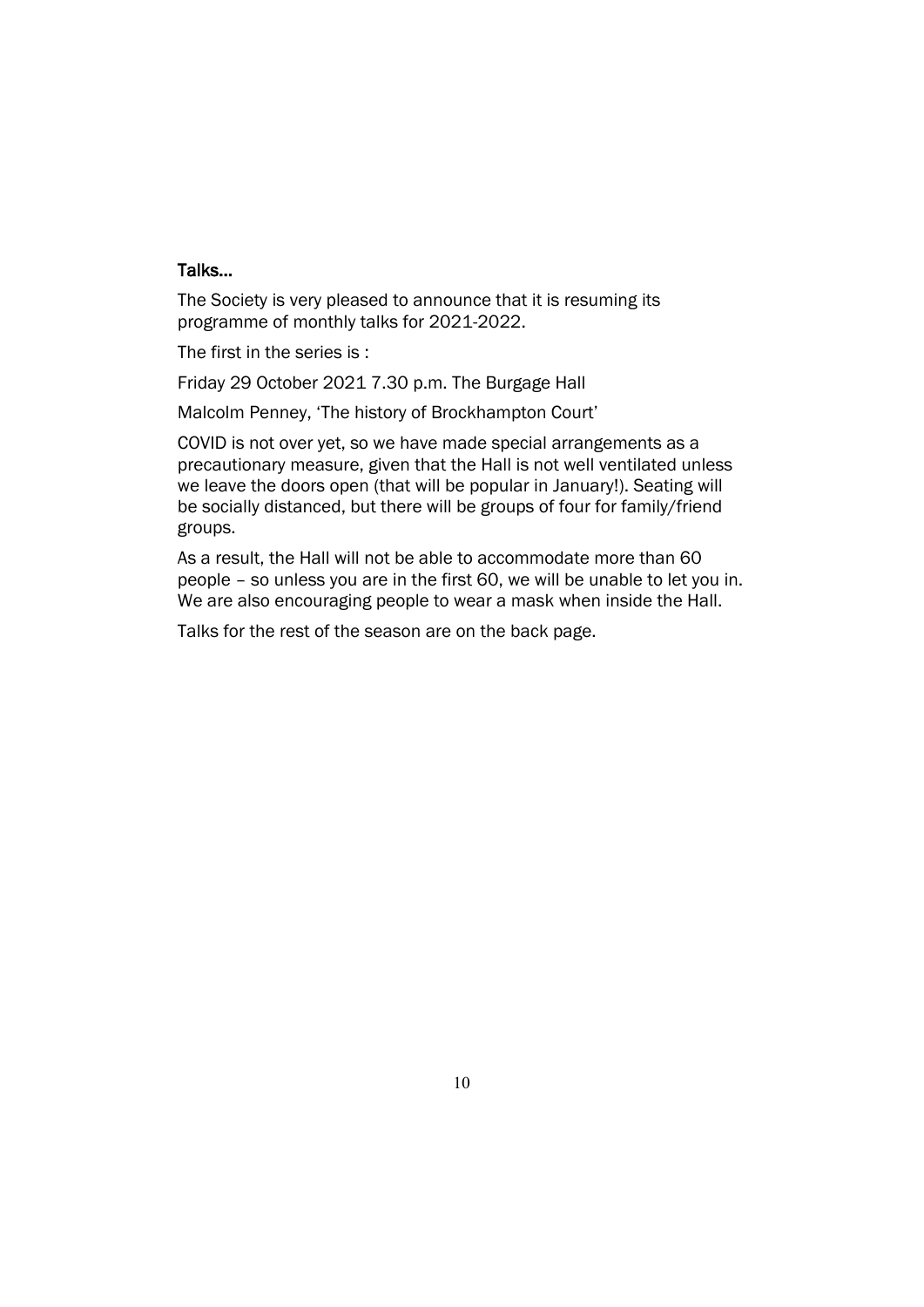### E-Mail addresses…

These can also be found under the Contacts tab on the Web site: http://www.ledburycivicsociety.org/

| Chairman                    | chair@ledburycivicsociety.org      |
|-----------------------------|------------------------------------|
| Secretary                   | secretary@ledburycivicsociety.org  |
| Treasurer                   | treasurer@ledburycivicsociety.org  |
| <b>Membership Secretary</b> | membership@ledburycivicsociety.org |
| <b>Booking Secretary</b>    | bookings@ledburycivicsociety.org   |
| <b>GDPR</b>                 | gdpr@ledburycivicsociety.org       |
| <b>General Information</b>  | info@ledburycivicsociety.org       |
| <b>Newsletter</b>           | newsletter@ledburycivicsociety.org |